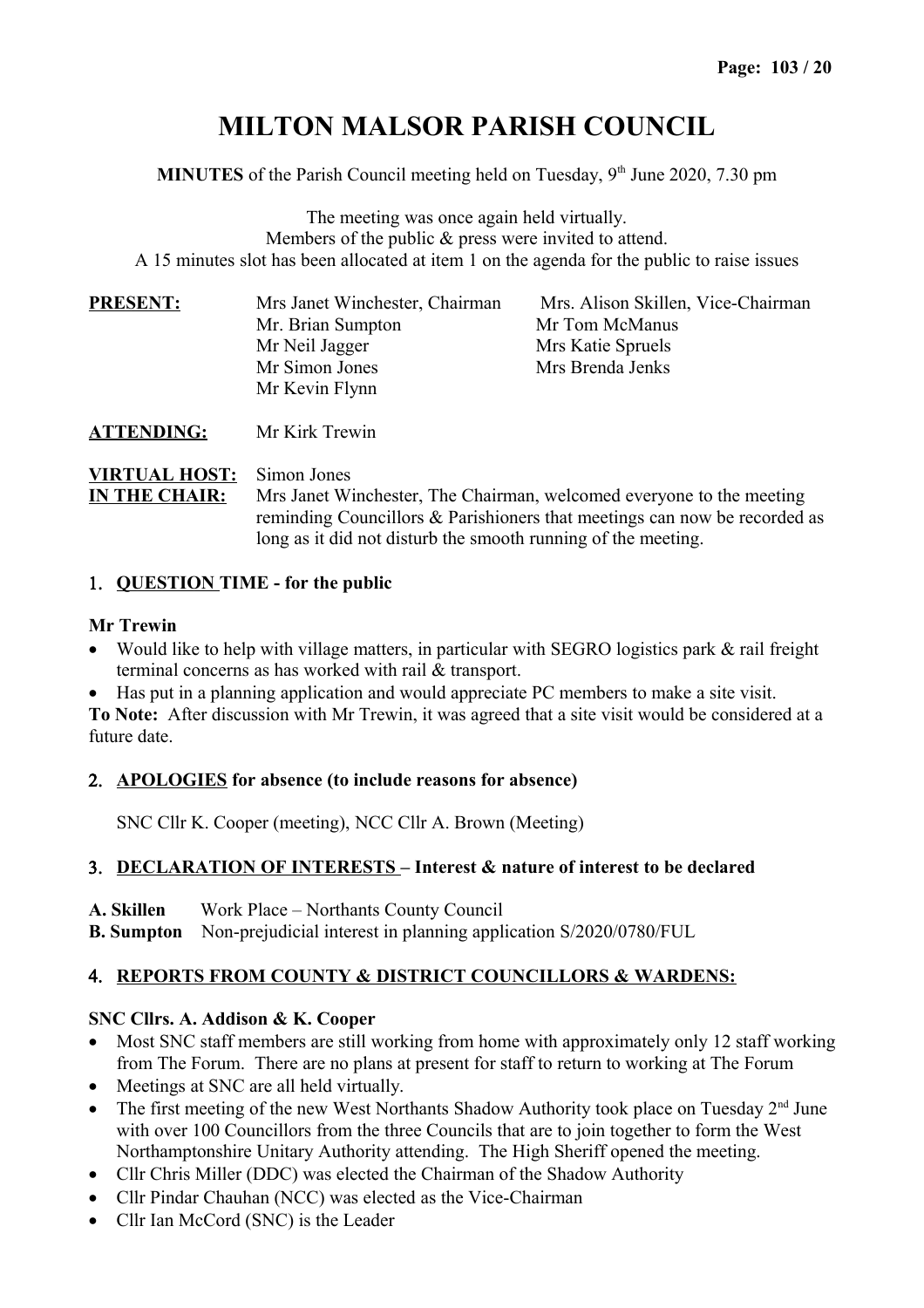• Cllr Jonathan Nunn (NBC) is the Deputy Leader.

- Cllr Karen Cooper has been appointed to the Communications & Engagement 'Task & Finish' group
- Cllr Ann Addison has been appointed to the Overview & Scrutiny committee.

## 5. **MINUTES OF PREVIOUS MEETING**:

These had been previously circulated and were duly proposed, seconded and signed by the Chairman as a true record with the following amendments

- P98 Vice Chairman would like to see full names throughout the Minutes.
- P101 typing error on bullet point  $2$  should read Site

## 6. **MATTERS FOR REPORT – arising from the Minutes:**

## **Highways**

Complaints received from neighbouring properties regarding inconsiderate parking of construction workers vehicles in Malzor Lane. It was noted that the work is is now mainly completed. Markers needed for the footpaths

Village sign – varnish still needs removing. Clerk to be sent contact details for J. Barr Gigaclear – working in the Stockwells. To date reinstatement work has been of a good standard **Lighting**

 Resident in High Street concerned that street light shines directly into bedroom window. Clerk to ask E.ON for a shield to be put in place.

#### **Village Maintenance / Environmental Issues**

• Query regarding Milton Football Club needing help with resurfacing the entrance to the club grounds.

## **Defibrillator Pads**

- a) Information received from 'Stryker'
- $\beta$ ) New pads will be needed in August K. Spruels to send information to the Clerk.

## 7. **CORRESPONDENCE – Received & Sent**

#### **Received from**

- **1.** N. Jagger footpath concerns. New 'way markers' needed for KX16 & RD12. Clerk has asked Rights of Way for markers. **Reply received:** Due to excessive work load, there is a 6 week waiting list for signs
- **2.** Gigaclear confirmation request regarding new footpath works. Clerk has responded listing newly resurfaced paths.
- **3.** AH Planning offer to word / submit PC's planning applications / objections @ £750.00. Will keep on file
- **4.** Crusader Boating
	- a) Thanks for the donation to the charity
	- b) Charity now registered for Gift Aid. Future donations to be sent directly to C. Neal in order for a matching donation to be sent to the charity enabling it to claim Gift Aid on it.
- **5.** R. Lowin flooding concerns regarding the outline planning application for up to 65 dwellings on land at Lower Road.

#### **Sent to**

- 1. Keith Dalton request sent to inspect the play equipment due to John Hicks having retired.
- 2. Allseasons village sign post still not stripped.
- 3. Rights of Way blocked footpath reported Gayton Road to Hunsbury KX1 to BH1 (bridleway)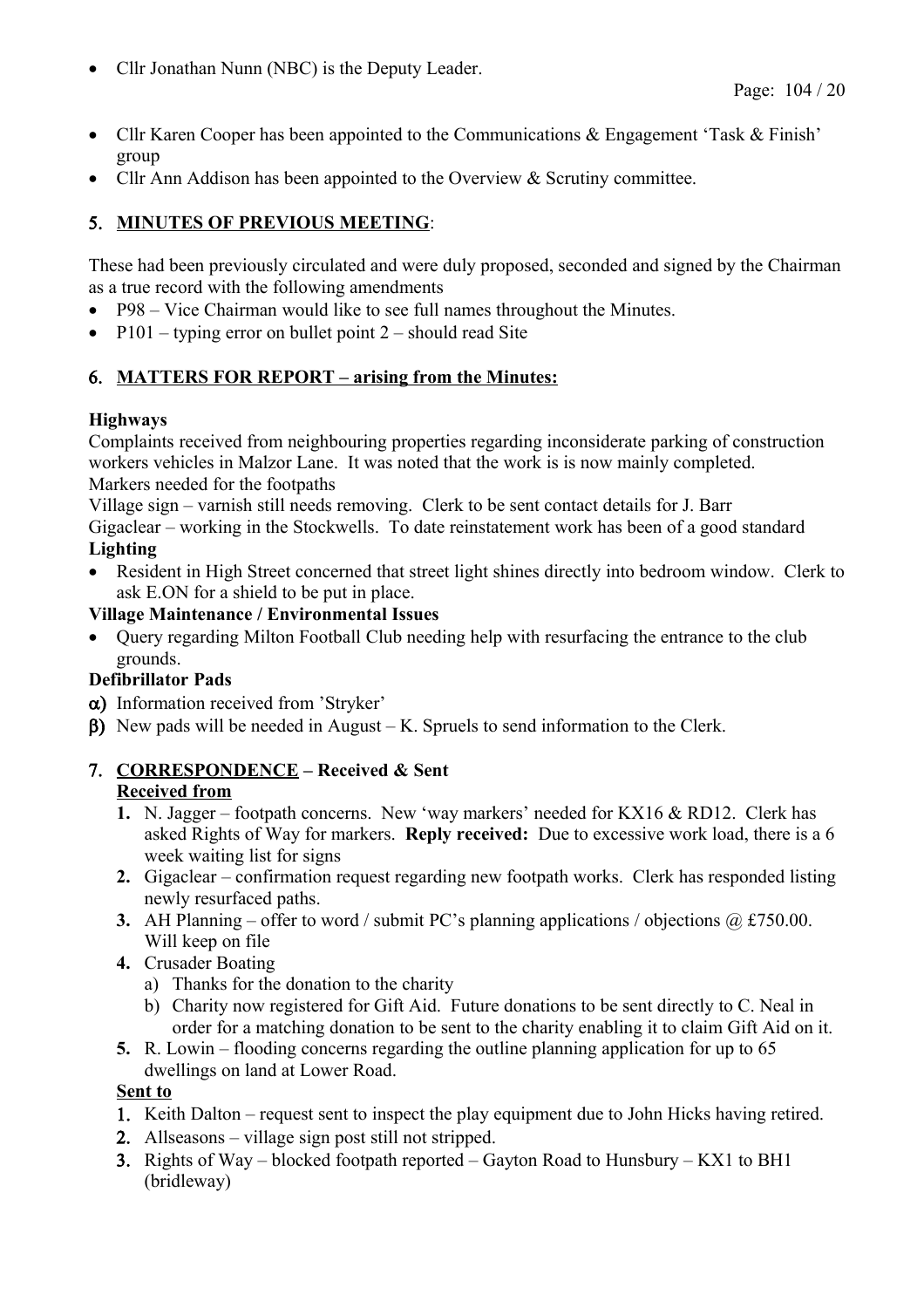#### 8. **FINANCE; Bank Bala**

| <b>Bank Balances</b>          | Current $A/C$                      | £200.00    |
|-------------------------------|------------------------------------|------------|
|                               | Savings A/C                        | £34,182.30 |
| Funds held in the savings a/c | a) Park Account                    | £15,133.93 |
|                               | b) Rail Freight Account            | £4,885.00  |
|                               | c) Reserve Fund                    | £8,000.00  |
|                               | d) Future Parish Council Elections | £1,500.00  |

## **Accounts to be paid**

It was proposed, seconded & resolved to pay the following invoices:

| Cheque<br>No. | Payee              | <b>Information</b>      | <b>Amount</b> | <b>VAT</b> | <b>Total</b> |
|---------------|--------------------|-------------------------|---------------|------------|--------------|
| 2315          | <b>HMRC</b>        | Clerk's PAYE            | 66.60         |            | 66.10        |
| 2316          | A. Addison (Clerk) | Salary & Expenses       | 266.73        | 45.10      | 311.83       |
| 2317          | E.ON               | Lighting supply         | 208.07        | 10.40      | 218.47       |
| 2318          | Allseasons         | Mowing                  | 690.00        | 138.00     | 828.00       |
| 2319          | Osborne<br>В.      | <b>Payroll Services</b> | 66.00         |            | 66.00        |
|               |                    |                         |               |            |              |

**To Note:** Cheques to be signed by J. Winchester & A. Addison

## 9. **PLANNING**

| <b>Application</b>                     | <b>Location</b>                           | <b>Proposal</b>                                                                                                                                               | <b>Comments</b>                                                                                     |
|----------------------------------------|-------------------------------------------|---------------------------------------------------------------------------------------------------------------------------------------------------------------|-----------------------------------------------------------------------------------------------------|
| S/2020/0889/FUL                        | Stone Gables 22 High Street               | Part Retrospective<br>alterations to original<br>application                                                                                                  | PC Comments:<br>Information received<br>from the applicant.<br>Clerk to contact the<br>Case Officer |
| N/202/0458<br>NBC application          | Milton Ham Farm,<br><b>Towcester Road</b> | Variations to<br>application conditions<br>to distribution centre,<br>access, car parking,<br>modify height & width<br>of unit 1, add staff<br>exercise trail | PC comments:<br>No observations to<br>make.                                                         |
| S/2020/0780/FUL                        | 22 High Street                            | Erect garden room                                                                                                                                             | PC comments:<br>No objections                                                                       |
| <b>Applications</b><br><b>Approved</b> |                                           |                                                                                                                                                               |                                                                                                     |
| S/2020/0023/FUL                        | Spring Farm                               | New agricultural track                                                                                                                                        | SNC approval                                                                                        |
| S/2019/2482/FUL                        | 27 Stockwell Road                         | Chalet bungalow                                                                                                                                               | SNC approval                                                                                        |
|                                        |                                           |                                                                                                                                                               |                                                                                                     |